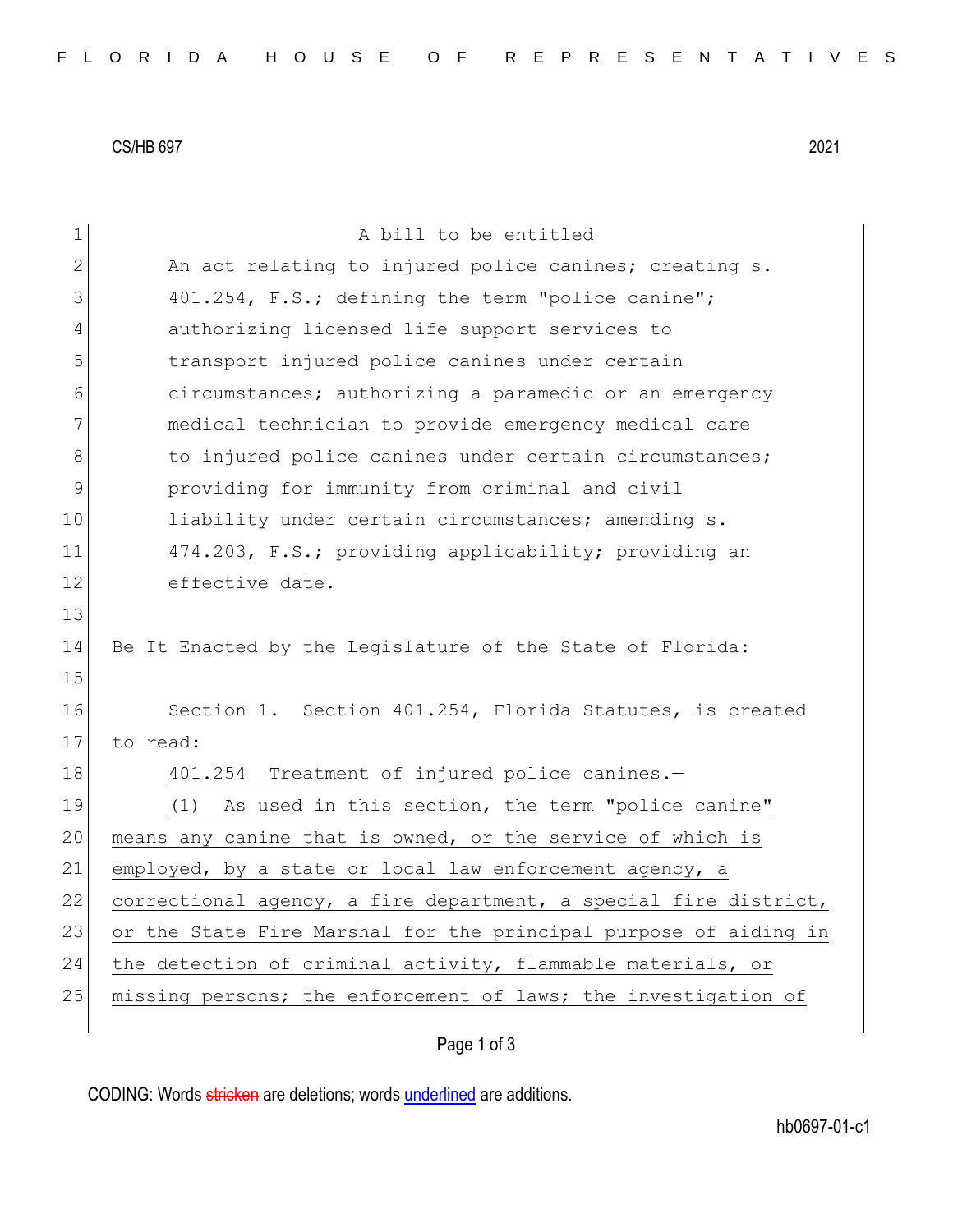## CS/HB 697 2021

26 fires; or the apprehension of offenders. 27 (2) A licensee with a valid permit for the transport 28 vehicle may transport a police canine injured in the line of 29 duty to a veterinary clinic or similar facility if there is no 30 individual requiring medical attention or transport at that 31 time. 32 (3) Notwithstanding s. 474.213, a paramedic or an 33 emergency medical technician may provide emergency medical care 34 to a police canine injured in the line of duty while at the 35 scene of the emergency or while the police canine is being 36 transported to a veterinary clinic or similar facility. A 37 paramedic or an emergency medical technician who acts in good 38 faith to provide emergency medical care to an injured police 39 canine is immune from criminal or civil liability. 40 Section 2. Subsection (10) is added to section 474.203, 41 Florida Statutes, to read: 42 474.203 Exemptions.—This chapter does not apply to: 43 (10) A paramedic or an emergency medical technician 44 providing emergency medical care to a police canine injured in 45 the line of duty as authorized under s. 401.254. 46 47 For the purposes of chapters 465 and 893, persons exempt 48 pursuant to subsection  $(1)$ , subsection  $(2)$ , or subsection  $(4)$ 49 are deemed to be duly licensed practitioners authorized by the 50 laws of this state to prescribe drugs or medicinal supplies.

Page 2 of 3

CODING: Words stricken are deletions; words underlined are additions.

hb0697-01-c1